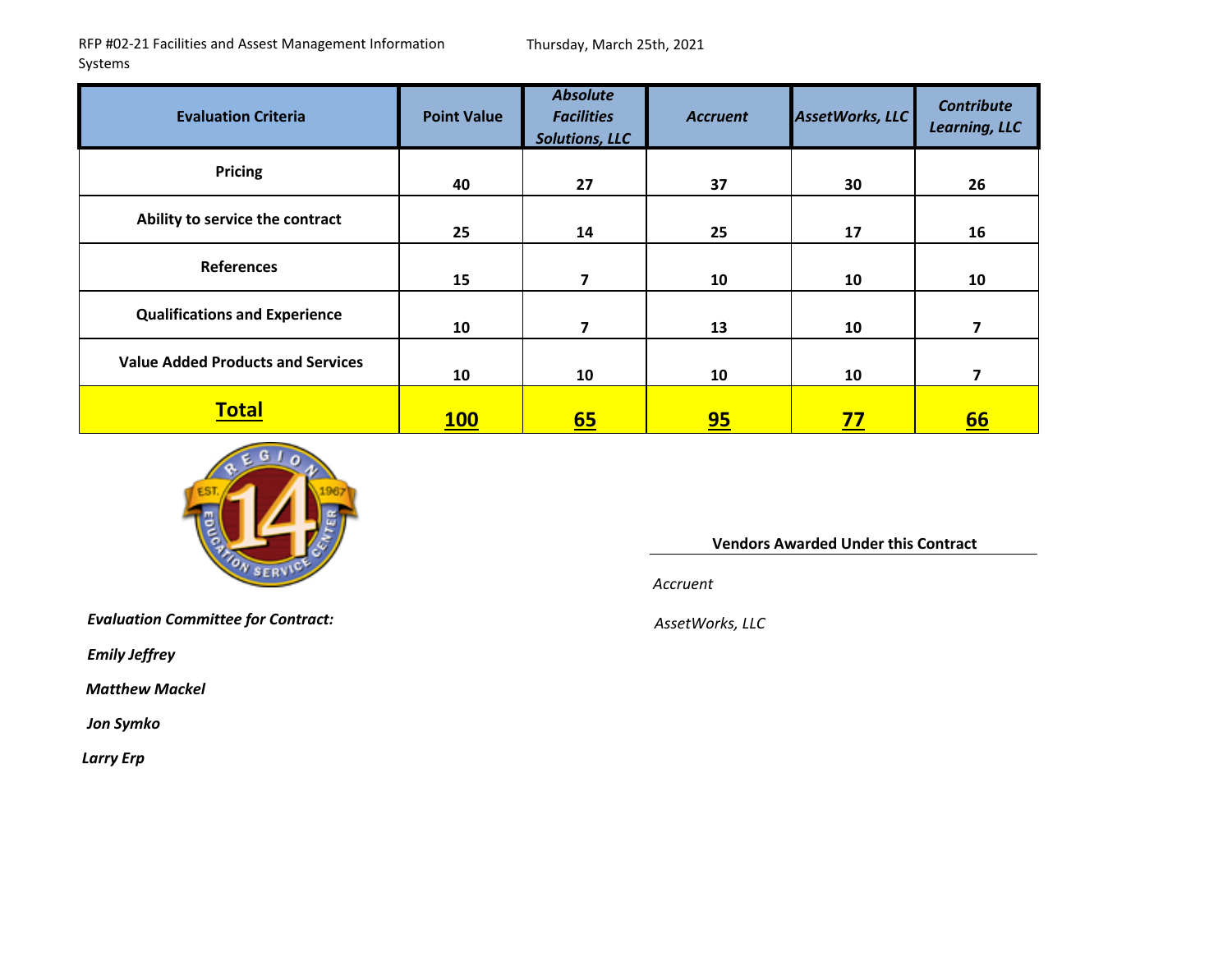| <b>Evaluation Criteria</b>               | <b>Point Value</b> | EnergyCAP, LLC   | Erecycler, LLC | <b>Mass Group Inc.</b> |              |          |
|------------------------------------------|--------------------|------------------|----------------|------------------------|--------------|----------|
| <b>Pricing</b>                           | 40                 | 26               | $\mathbf 0$    |                        |              |          |
| Ability to service the contract          | 25                 | 19               | $\mathbf 0$    |                        |              |          |
| <b>References</b>                        | 15                 | 10               | 9              |                        |              |          |
| <b>Qualifications and Experience</b>     | 10                 | 10               | $\mathbf{0}$   |                        |              |          |
| <b>Value Added Products and Services</b> | 10                 | 0                | $\mathbf 0$    |                        |              |          |
| <b>Total</b>                             | <b>100</b>         | $\underline{65}$ | 9              | $\boldsymbol{0}$       | $\mathbf{0}$ | <u>0</u> |



*Evaluation Committee for Contract:*

*Emily Jeffrey*

*Matthew Mackel*

*Jon Symko*

*Larry Erp*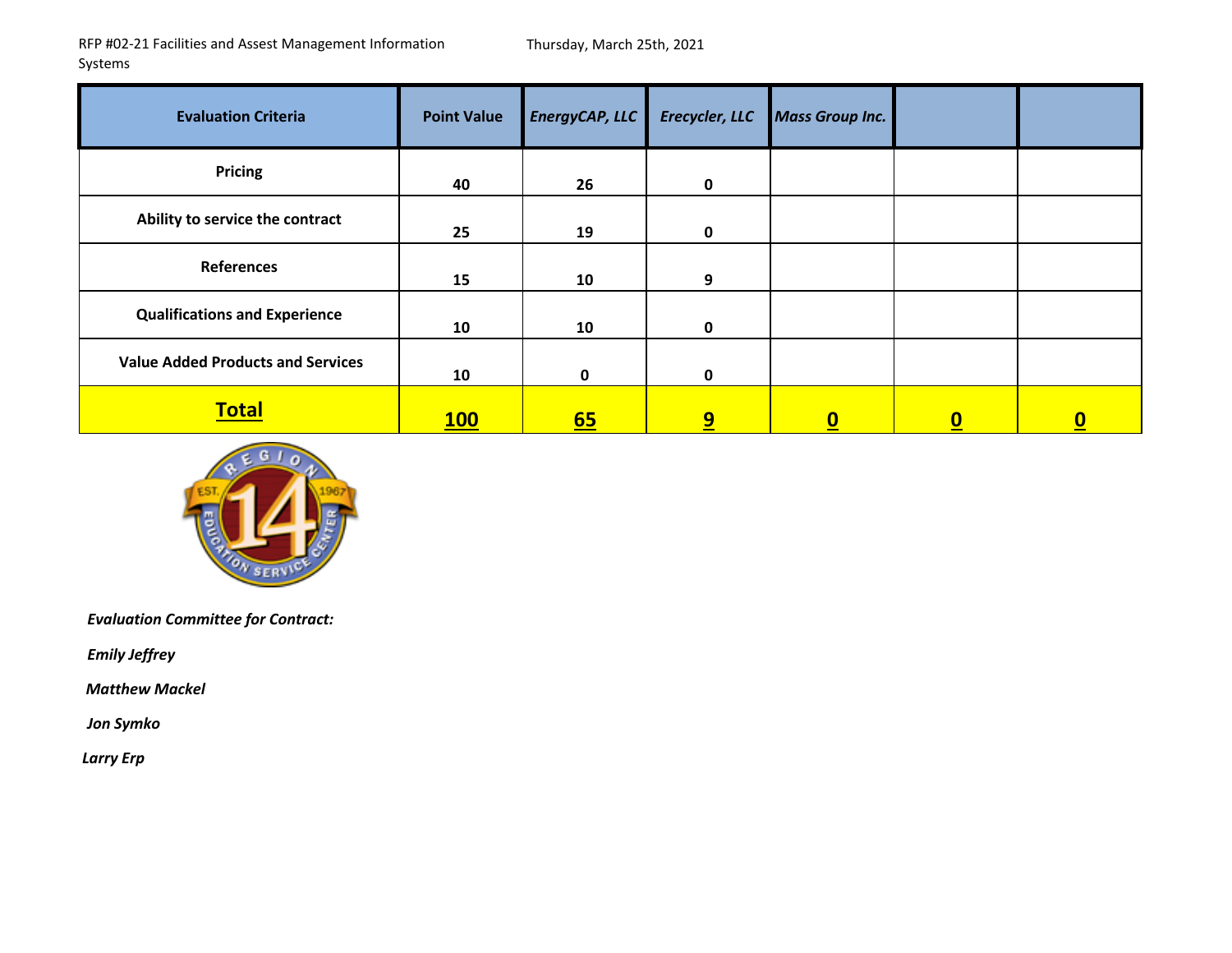

## **02-21 - Request for Proposal (RFP) for Facilities and Asset Management Information Systems**

## **Project Overview**

| <b>Project Details</b>     |                                                                                              |
|----------------------------|----------------------------------------------------------------------------------------------|
| <b>Reference ID</b>        | $02 - 21$                                                                                    |
| <b>Project Name</b>        | Request for Proposal (RFP) for Facilities and Asset Management<br><b>Information Systems</b> |
| <b>Project Type</b>        | <b>RFP</b>                                                                                   |
| <b>Project Description</b> | Facilities and Asset Management Information Systems                                          |
| <b>Open Date</b>           | Feb 09, 2021 7:00 AM CST                                                                     |
| <b>Close Date</b>          | Mar 25, 2021 2:00 PM CDT                                                                     |

## **Seal status**

| <b>Requested Information</b> | Unsealed on              | <b>Unsealed by</b> |
|------------------------------|--------------------------|--------------------|
| Proposal                     | Mar 25, 2021 2:13 PM CDT | Jonathan Applegate |
| Pricing                      | Mar 25, 2021 2:13 PM CDT | Jonathan Applegate |